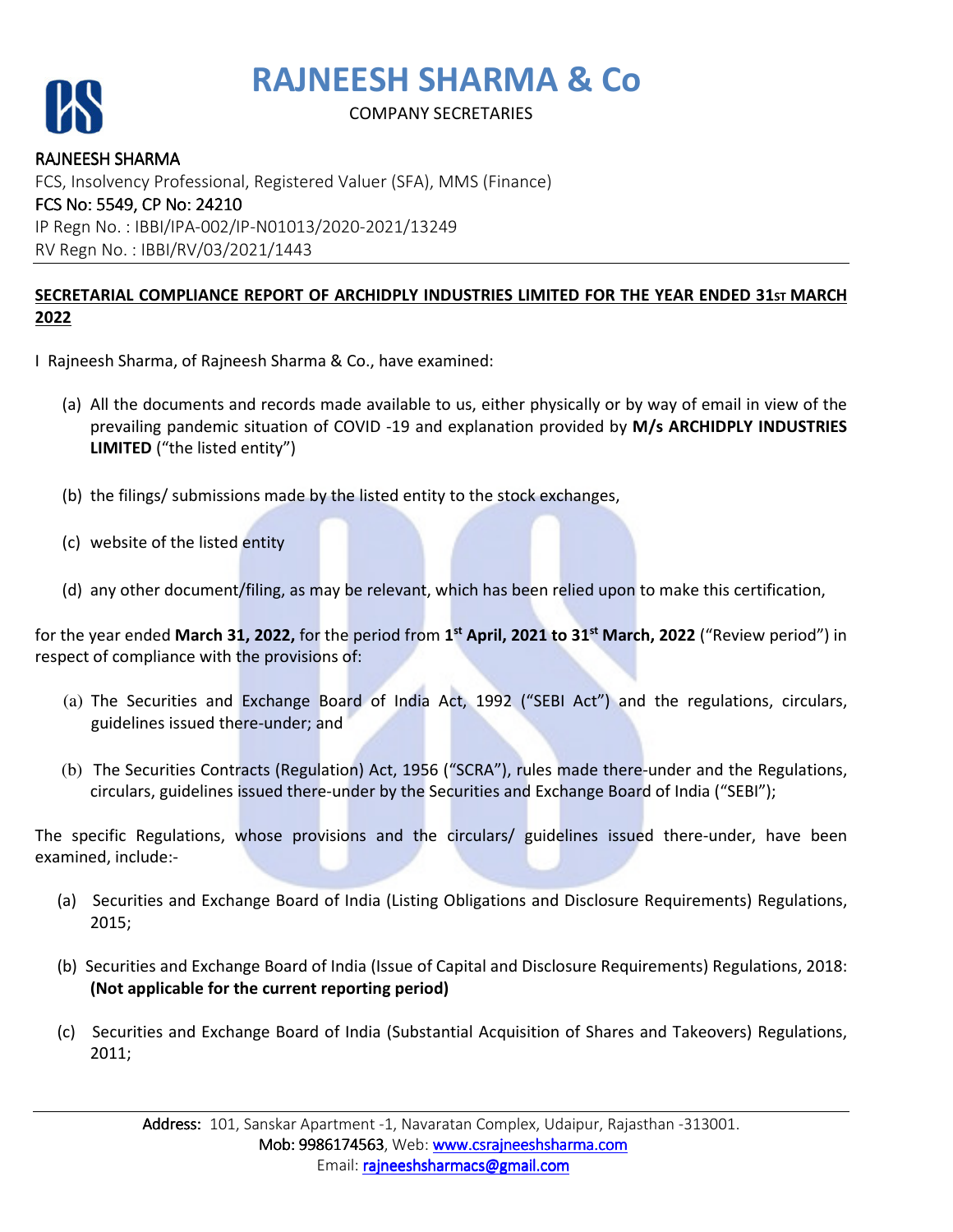

#### COMPANY SECRETARIES

#### RAJNEESH SHARMA

FCS, Insolvency Professional, Registered Valuer (SFA), MMS (Finance)

#### FCS No: 5549, CP No: 24210

IP Regn No. : IBBI/IPA-002/IP-N01013/2020-2021/13249 RV Regn No. : IBBI/RV/03/2021/1443

- (d) Securities and Exchange Board of India (Buyback of Securities) Regulations, 2018: **(Not applicable for the current reporting period)**
- (e) Securities and Exchange Board of India (Share Based Employee Benefits) Regulations, 2014: **(Not applicable for the current reporting period)**
- (f) Securities and Exchange Board of India (Issue and Listing of Debt Securities) Regulations, 2008: **(Not applicable for the current reporting period)**
- (g) Securities and Exchange Board of India (Issue and Listing of Non-Convertible and Redeemable Preference Shares) Regulations, 2013: **(Not applicable for the current reporting period)**
- (h) Securities and Exchange Board of India (Prohibition of Insider Trading) Regulations, 2015;

and based on the above examination, I hereby report that, during the review period:

(a) The Listed entity has complied with the provision of the above Regulations and circular/ Guidelines issued thereunder, except in respect of matters specified below:-

| S. NO.     | Compliance Requirement               |  | Deviations |  | Observations/Remarks |  |                          |
|------------|--------------------------------------|--|------------|--|----------------------|--|--------------------------|
|            | (Regulations/ circulars / Guidelines |  |            |  | ∣ of ⊦               |  | the Practising           |
|            | including specific Clause)           |  |            |  |                      |  | <b>Company Secretary</b> |
| <b>NIL</b> |                                      |  |            |  |                      |  |                          |

- (b) The Listed entity has maintained proper records under the provisions of the above Regulations and circulars/guidelines issued thereunder insofar as it appears from our examination of those records.
- (c) The following are the details of actions taken against the listed entity/its promoters/Directors/ material subsidiaries either by SEBI or by Stock Exchanges (including under the Standard Operating Procedures issued by SEBI through various circulars) under the aforesaid Acts/ Regulations and circulars/guidelines issued thereunder:

| S. No      | Action taken by | Details of violation | Details of action Observations/ |                      |  |  |
|------------|-----------------|----------------------|---------------------------------|----------------------|--|--|
|            |                 |                      | take e.g. fines, Remarks of the |                      |  |  |
|            |                 |                      | warning                         | letter,   Practicing |  |  |
|            |                 |                      | debarment etc.                  | Company              |  |  |
|            |                 |                      |                                 | Secretary, if Any.   |  |  |
| <b>NIL</b> |                 |                      |                                 |                      |  |  |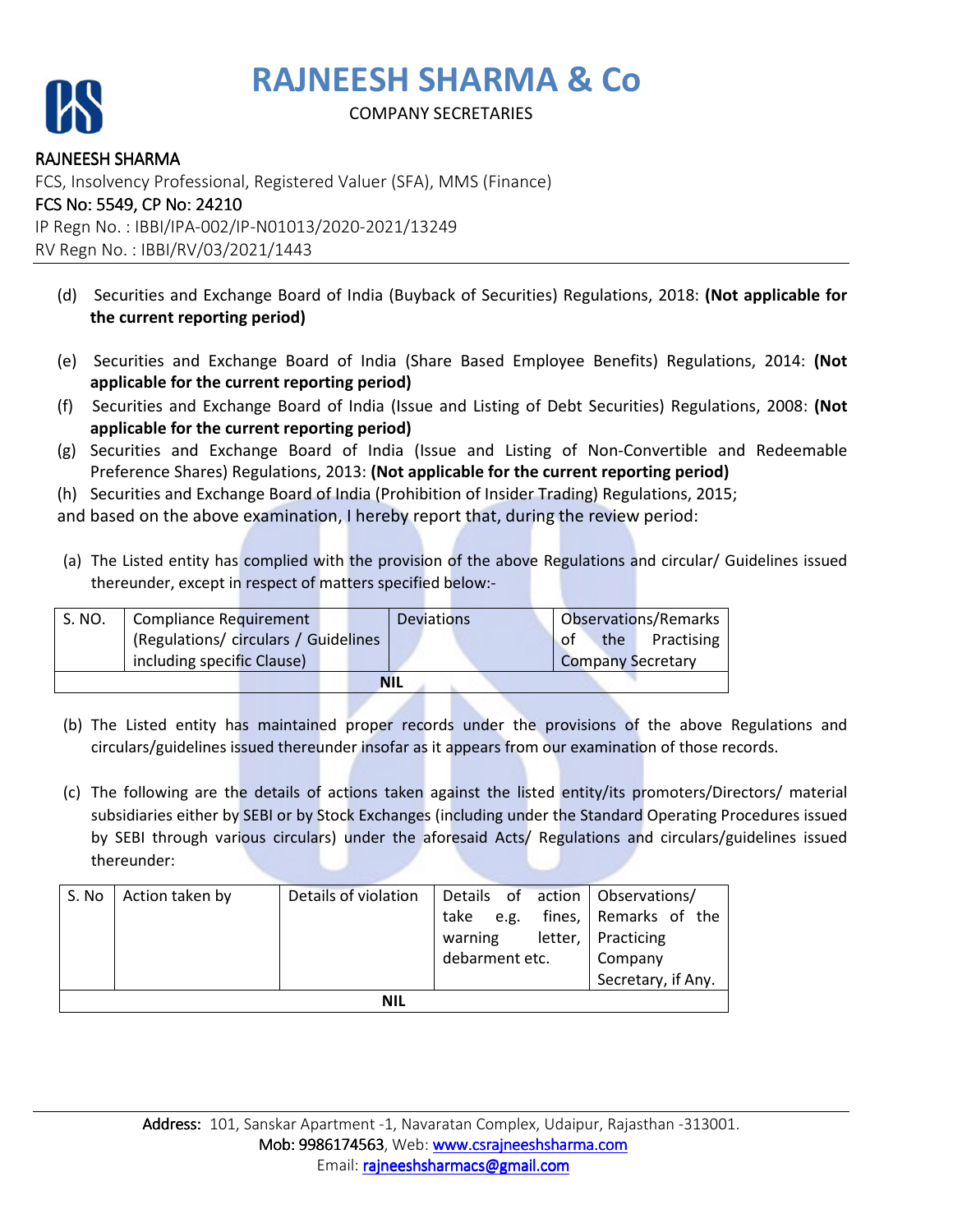

#### COMPANY SECRETARIES

#### RAJNEESH SHARMA

FCS, Insolvency Professional, Registered Valuer (SFA), MMS (Finance) FCS No: 5549, CP No: 24210 IP Regn No. : IBBI/IPA-002/IP-N01013/2020-2021/13249 RV Regn No. : IBBI/RV/03/2021/1443

(d) The listed entity has taken the following actions to comply with the observations made in previous reports:

| S. No          | Observations/           | Observations           | Actions taken by                     | Comments of the   |
|----------------|-------------------------|------------------------|--------------------------------------|-------------------|
|                | Remarks<br>of<br>the    | made in the            | the listed entity,                   | Practicing        |
|                | Practicing<br>Company   | secretarial            | if any                               | Company           |
|                | in<br>the<br>Secretary, | compliance report      |                                      | Secretary on the  |
|                | previous reports        | for the year ended     |                                      | actions taken by  |
|                |                         | 31.03.2021             |                                      | the listed entity |
| $\mathbf{1}$ . | Nil                     | The Company had        | The<br><b>BSE</b><br>&<br><b>NSE</b> | The<br>matter     |
|                |                         | already paid the       | stock<br>exchanges                   | stands resolved   |
|                |                         | fines of Rs. 59,000    | have waived off the                  | complied<br>and   |
|                |                         | each to the Stock fine | imposed<br>on                        | with<br>by<br>the |
|                |                         | <b>Exchanges</b>       | the<br>Company<br>for                | Company.          |
|                |                         | regarding<br>the       | filing<br>of<br>late                 |                   |
|                |                         | violation<br>of        | shareholding                         |                   |
|                |                         | Regulation 31 of       | pattern<br>under                     |                   |
|                |                         | SEBI (LODR), 2015      | Regulation 31 of                     |                   |
|                |                         | on May 31, 2021        | SEBI (LODR), 2015                    |                   |
|                |                         | have<br>and            | vide its email                       |                   |
|                |                         | the<br>requested       | letter<br>dated                      |                   |
|                |                         | exchange for the       | $\mathcal{R}_{1}$<br>27.01.2022      |                   |
|                |                         | waiver<br>of<br>fine.  | 29.03.2022                           |                   |
|                |                         | Which is pending       | respectively.                        |                   |
|                |                         | consideration<br>for   |                                      |                   |
|                |                         | before the Stock       |                                      |                   |
|                |                         | exchanges              |                                      |                   |